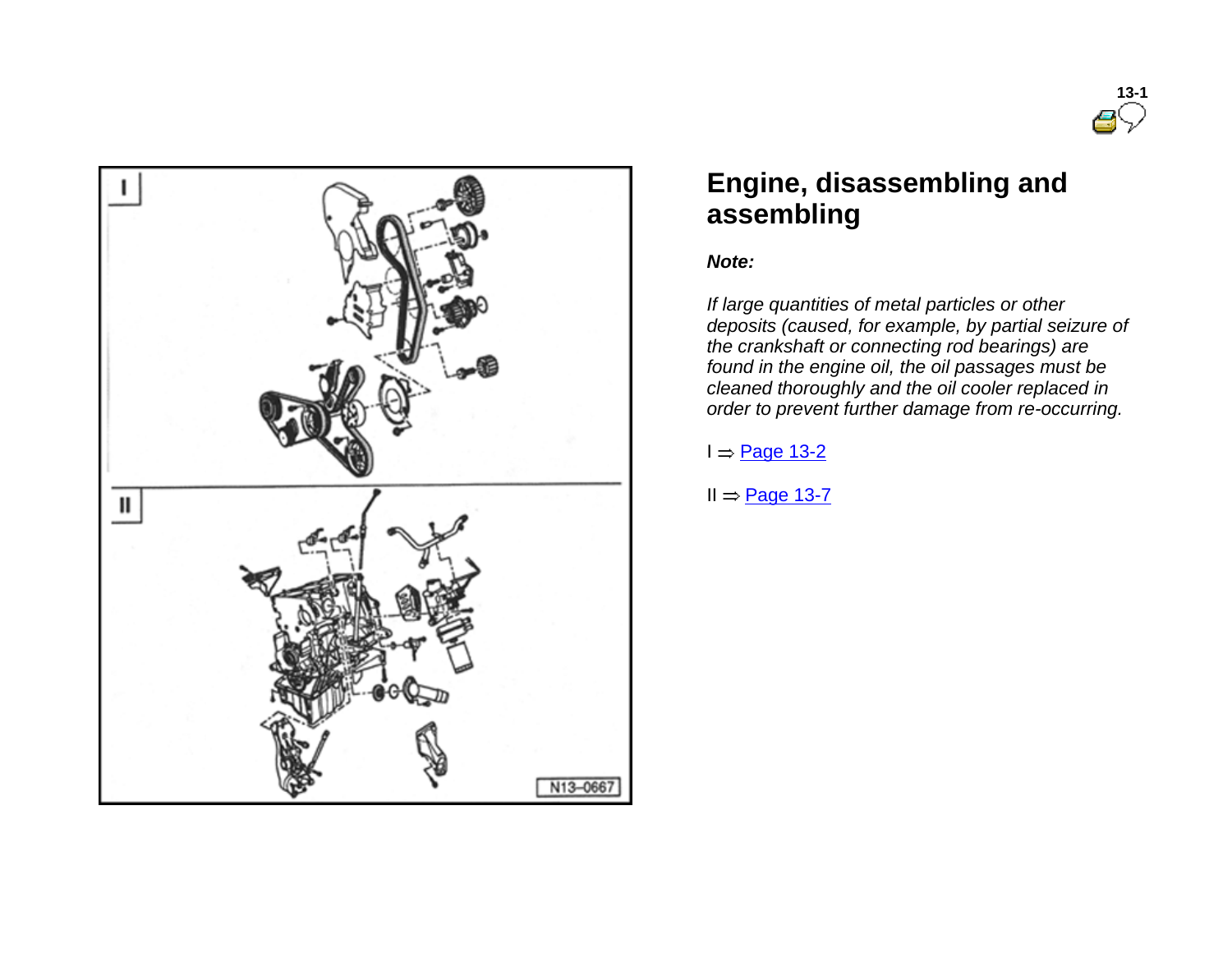



#### **Part I**

**From 08.00 a new tensioning roller and toothed belt gear are being installed for toothed belt drive. Tensioning roller must be adjusted in order to tension toothed belt.** 

#### **Part I**

- **1 - 10 Nm**
	- ◆ Replace
- **2 - Toothed belt guard, center piece**
- **3 - Toothed belt guard, upper part**
- **4 - Toothed belt**
	- Mark direction of rotation before removing
	- Check for wear
	- ◆ Do not kink
	- Removing, installing and tensioning  $\Rightarrow$ Page 15-6
- **5 - 65 Nm**
	- Use 3036 retainer for loosening and tightening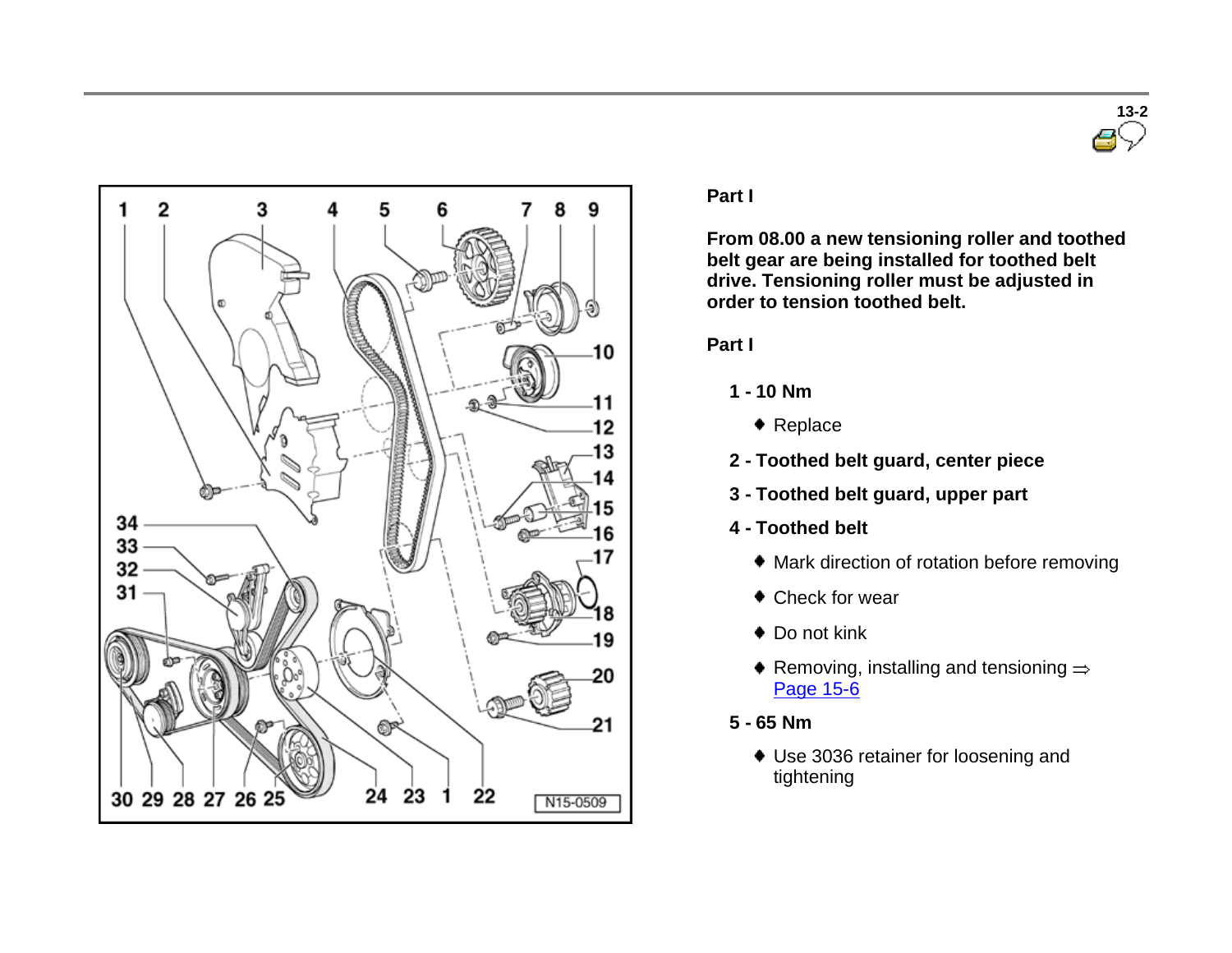



### **6 - Camshaft gear**

- Note installation position: The narrow rib of the camshaft gear points outward and the TDC mark for cyl. 1 is visible
- **7 - 27 Nm**
- **8 - Tensioning roller**
	- Up to07.00, not adjustable
- **9 - Washer**
- **10 - Tensioning roller**
	- ◆ From 08.00, must be adjusted using 3387 pin wrench
- **11 - Washer**
- **12 - 27 Nm**
- **13 - Tensioning device for toothed belt**
	- ◆ Up to07.00 secure using T40011
	- ◆ From 08.00 secure using T10008
- **14 - 25 Nm**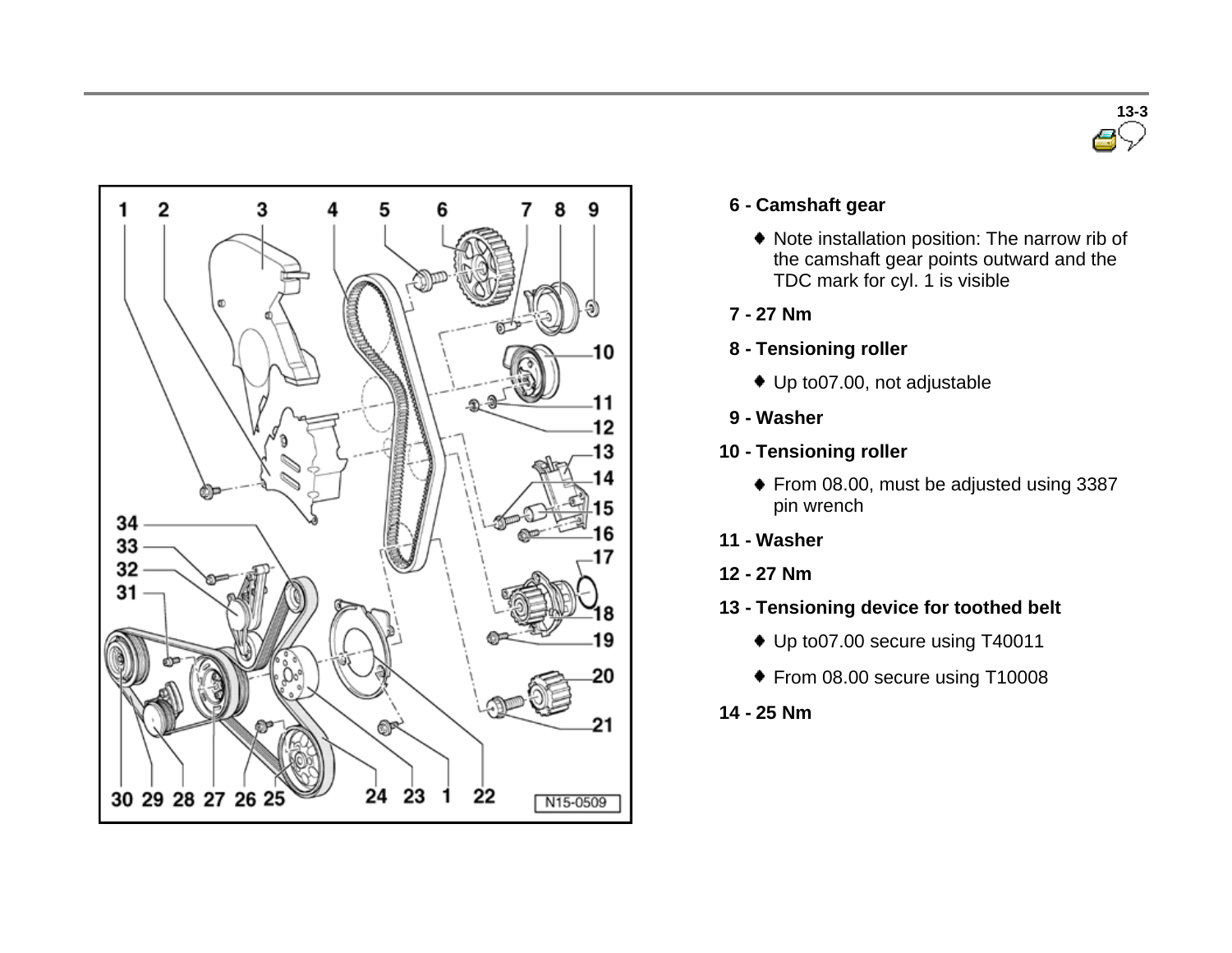



- **15 - Idler roller**
- **16 - 15 Nm**
- **17 - O-ring**
	- ◆ Replace if damaged
- **18 - Coolant pump**
	- Removing and installing  $\Rightarrow$  Page 19-26
- **19 - 15 Nm**
- **20 - Crankshaft toothed belt gear**
- **21 - 90 Nm + <sup>1</sup> / 4 turn (90 ) additional**
	- ◆ Replace
	- Thread and collar must be free of oil and grease
	- Use 3415 counter support to loosen and tighten
- **22 - Toothed belt guard, lower part**
- **23 - Belt pulley**
	- $\bullet$  for viscous-fan clutch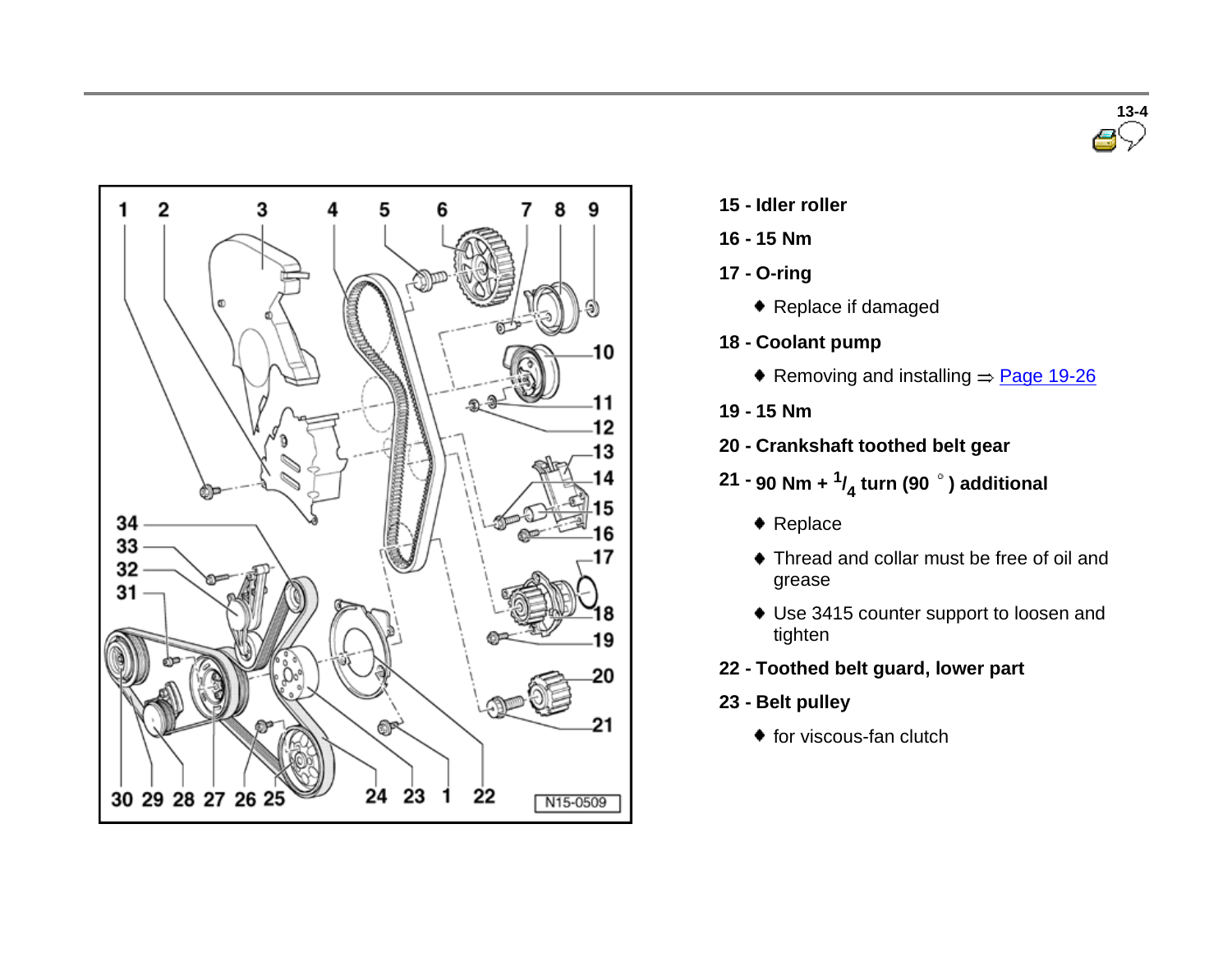



### **24 - Ribbed belt**

- Mark direction of rotation before removing
- Removing and installing  $\Rightarrow$  Page 13-14
- **25 - Belt pulley**
	- for power steering vane pump
- **26 - 25 Nm**
- **27 - Belt pulley/harmonic balancer**
	- $\bullet$  for 2 belt drives
	- $\bullet$  Installation is only possible in one position hole offset-
	- Note position during installation of toothed belt  $=$  Page 15-6, Toothed belt, removing, installing and tensioning
- **28 - Ribbed belt tensioner**
- **29 - Ribbed belt**
	- ◆ for A/C compressor
	- Mark direction of rotation before removing
	- Removing and installing  $=$  Page 13-12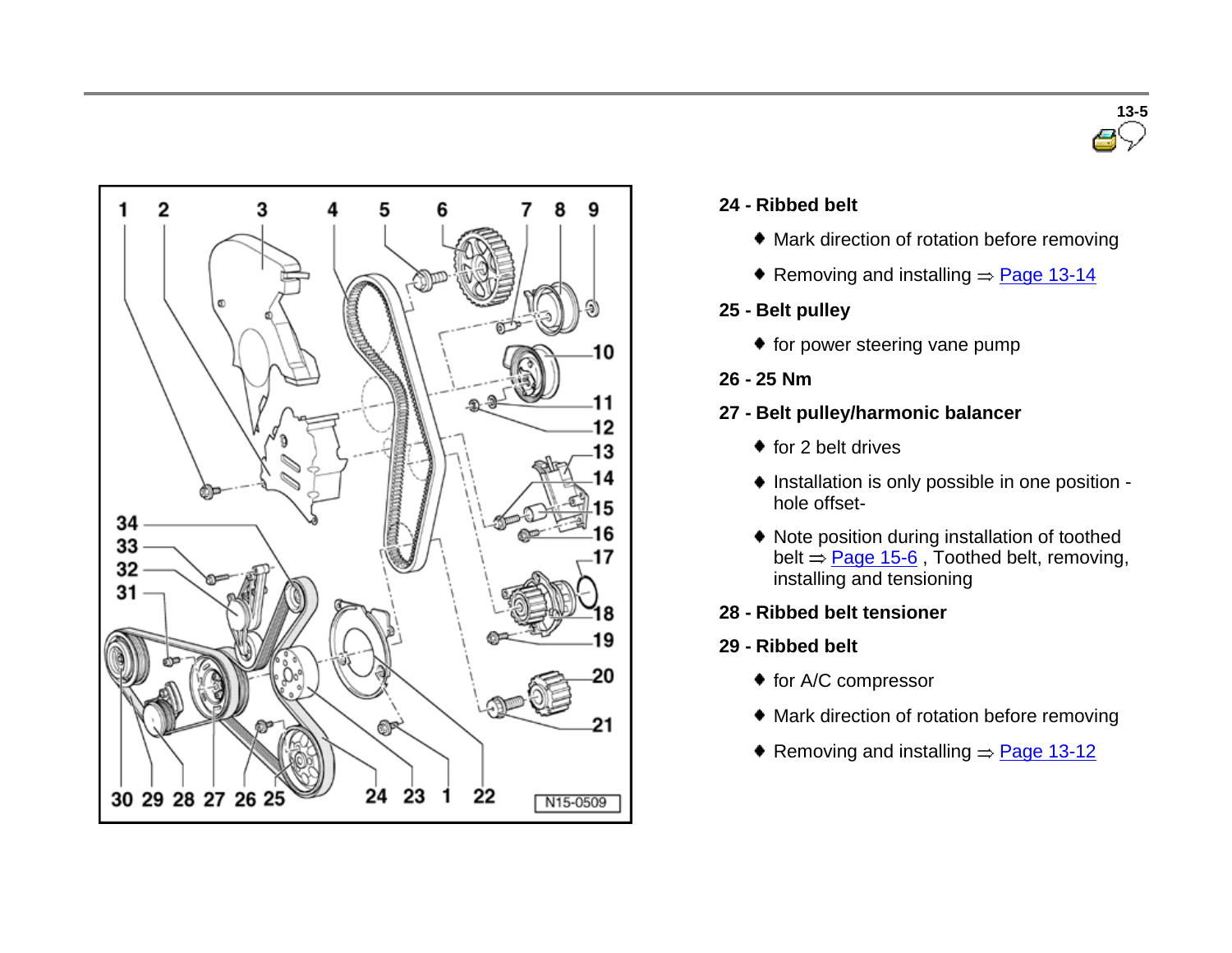



# **30 - Belt pulley**

- ◆ For A/C compressor
- ◆ Securing A/C compressor to -bracket cylinder block

*Repair Manual, Heating & Air Conditioning, Repair Group 87*

- **31 - 10 Nm + <sup>1</sup> / 4 turns (90 ) additional**
	- ◆ Replace
- **32 - Tensioning device for ribbed belt**
	- For loosening ribbed belt, turn using openend spanner  $\Rightarrow$  Page 13-14
- **33 - 25 Nm**
- **34 - Belt pulley**
	- ◆ For generator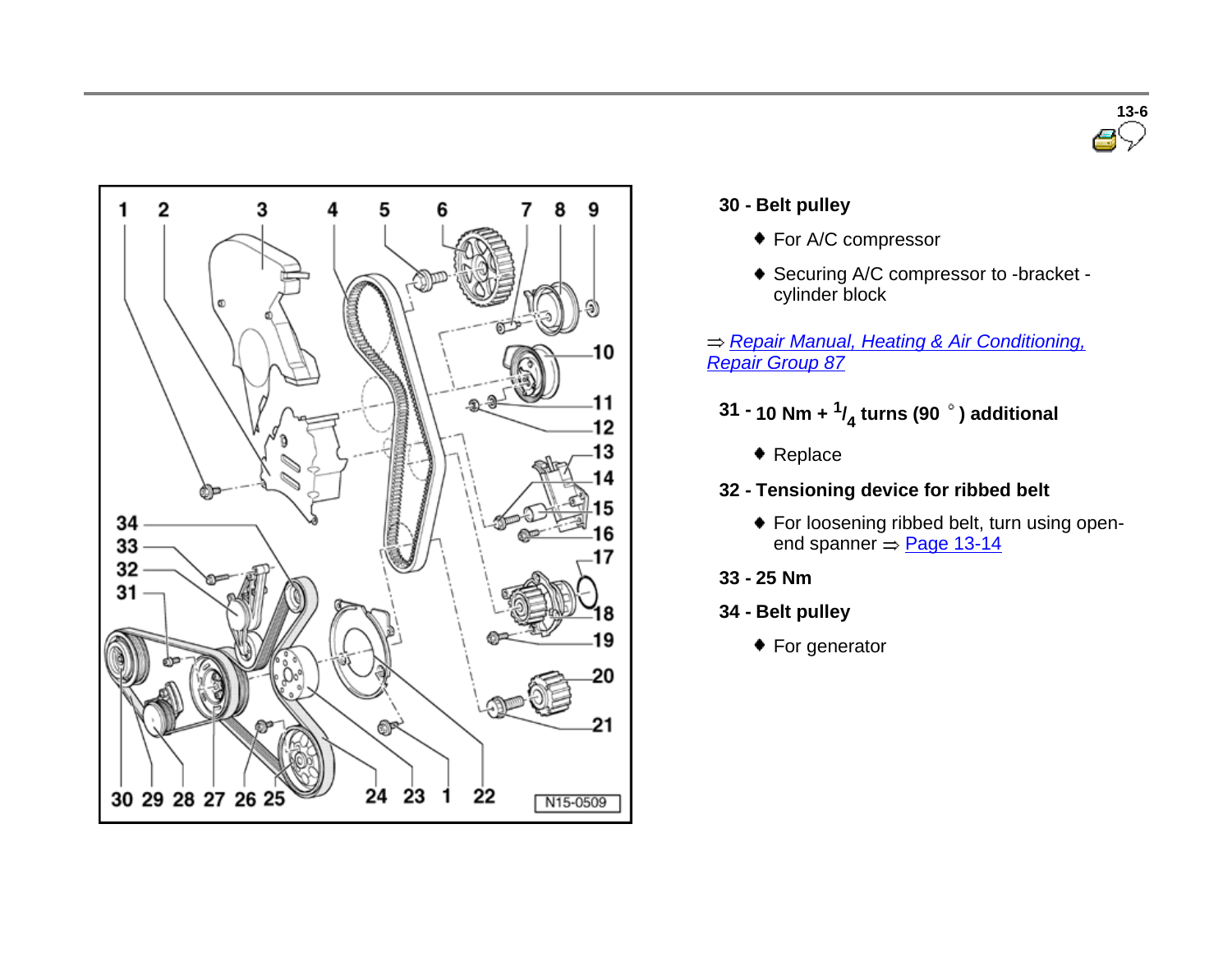



# **Part II**

- **1 - Knock Sensor (KS) 1 -G61-**
	- ◆ Checking:

*Repair Manual, 1.8 Liter 4-Cyl. 5V Turbo Fuel Injection & Ignition, Engine Code(s): ATW, AUG, AWM, Repair Group 01, DTC memory; Engine Control Module (ECM) DTC memory, checking and erasing*

# **2 - 20 Nm**

- ◆ Tightening torque affects function of Knock Sensor (KS)
- **3 - Knock Sensor (KS) 2 -G66-**
	- ◆ Checking:

*Repair Manual, 1.8 Liter 4-Cyl. 5V Turbo Fuel Injection & Ignition, Engine Code(s): ATW, AUG, AWM, Repair Group 01, DTC memory; Engine Control Module (ECM) DTC memory, checking and erasing*

- **4 - Dipstick**
	- Oil level must not exceed max. marking!
- **5 - 20 Nm**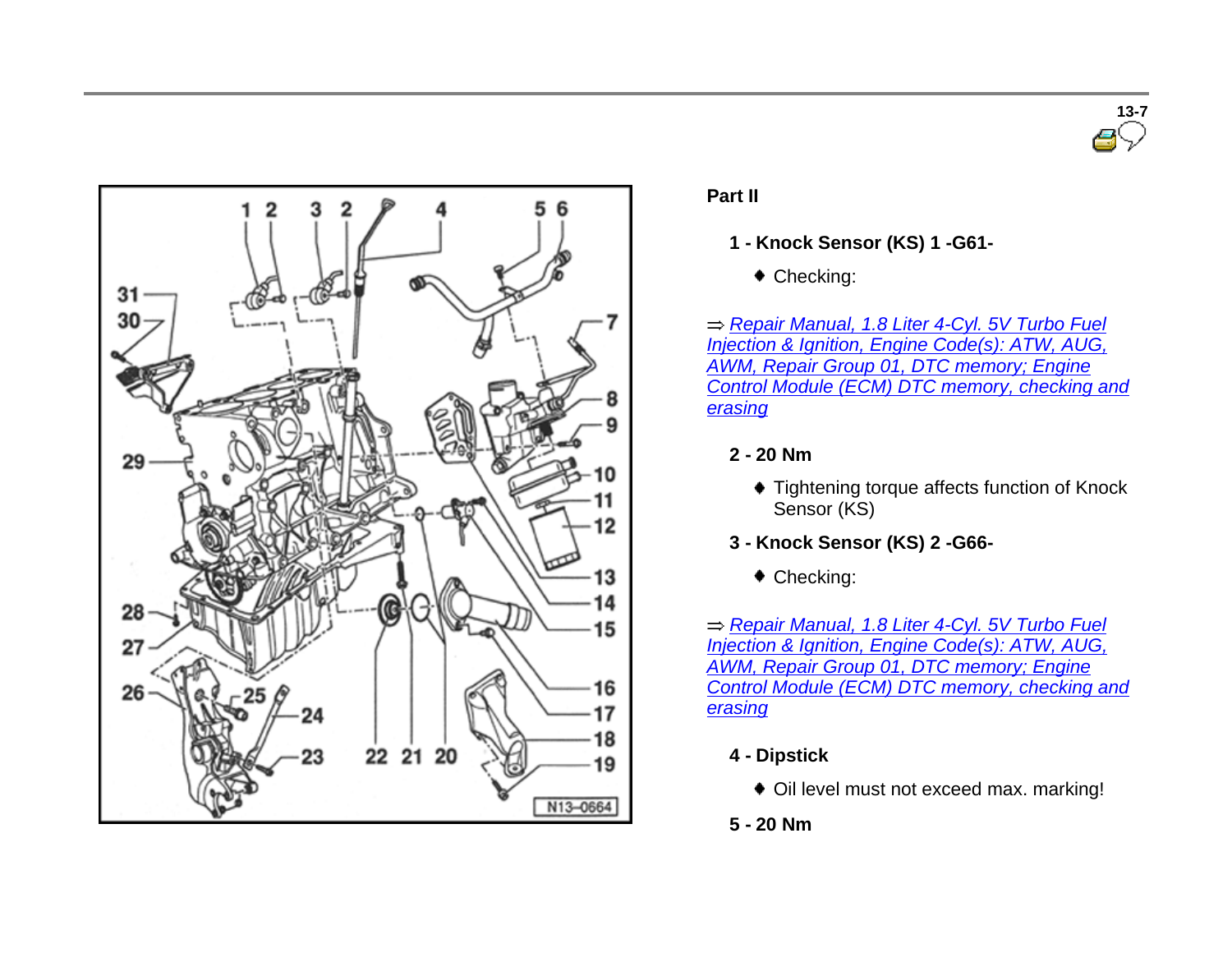



- **6 - Lower coolant line**
- **7 - Oil supply line**
	- ◆ To turbocharger
- **8 - Oil filter bracket**
	- $\bullet$  Disassembling and assembling  $\Rightarrow$  Page 17-6
- **9 - 15 Nm + <sup>1</sup> / 4 turns (90 ) turn**
	- Always replace
- **10 - Oil cooler**
	- Coat contact surfaces to oil filter bracket outside seal with AMV 188 100 02.
	- ensure sufficient clearance to surrounding components
	- $\bullet$  Observe note  $=$  Page 13-1
- **11 - 25 Nm**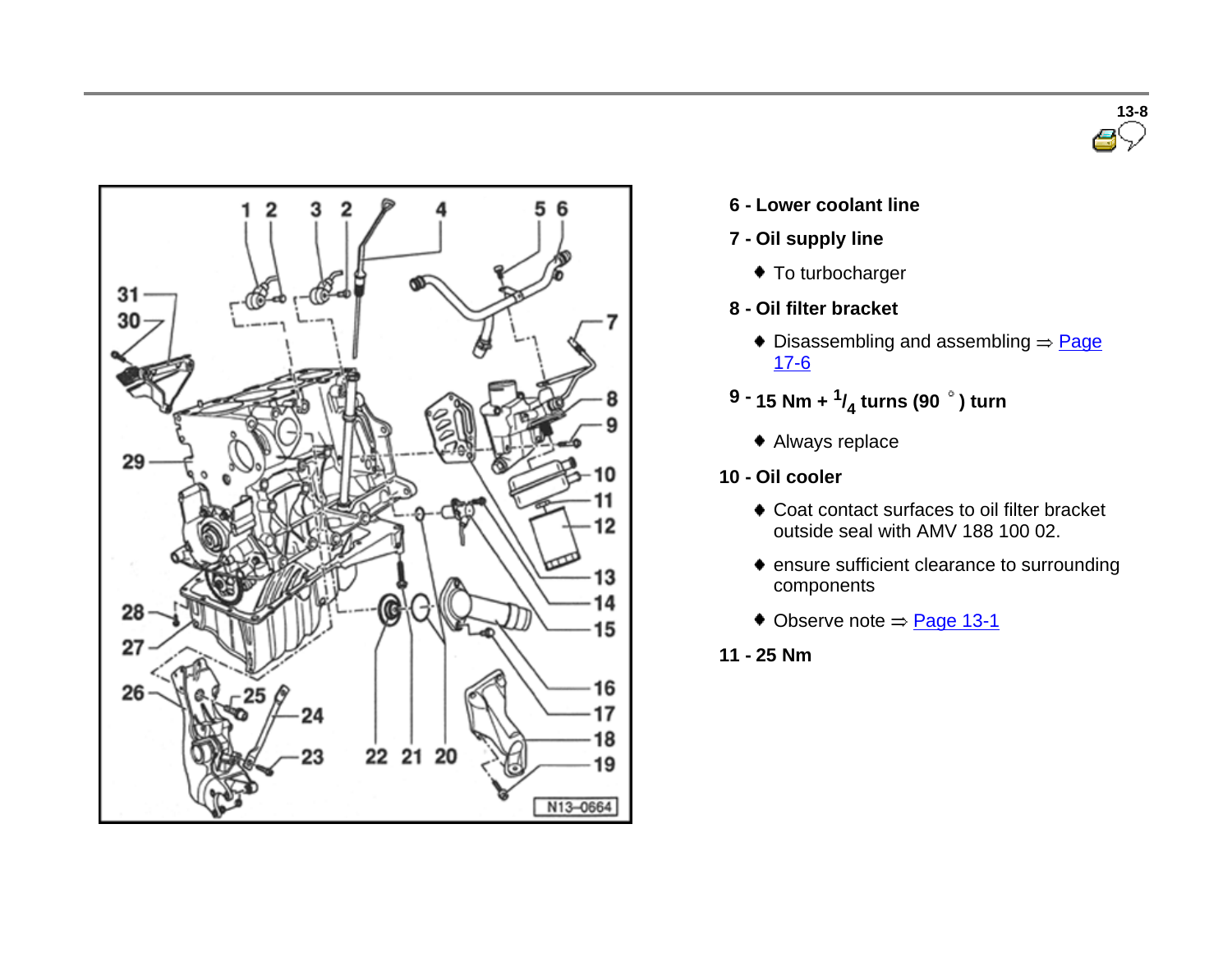



#### **12 - Oil filter housing**

- ◆ Remove with tension strap
- $\bullet$  Tighten by hand
- Follow installation notes found on oil filter
- **13 - Gasket**
	- Always replace
- **14 - 10 Nm**
- **15 - Engine speed (RPM) sensor**
	- ◆ Checking:

*Repair Manual, 1.8 Liter 4-Cyl. 5V Turbo Fuel Injection & Ignition, Engine Code(s): ATW, AUG, AWM, Repair Group 01, DTC memory; Engine Control Module (ECM) DTC memory, checking and erasing*

- **16 - Connecting piece**
- **17 - 15 Nm**
- **18 - Left engine mount**
- **19 - 40 Nm**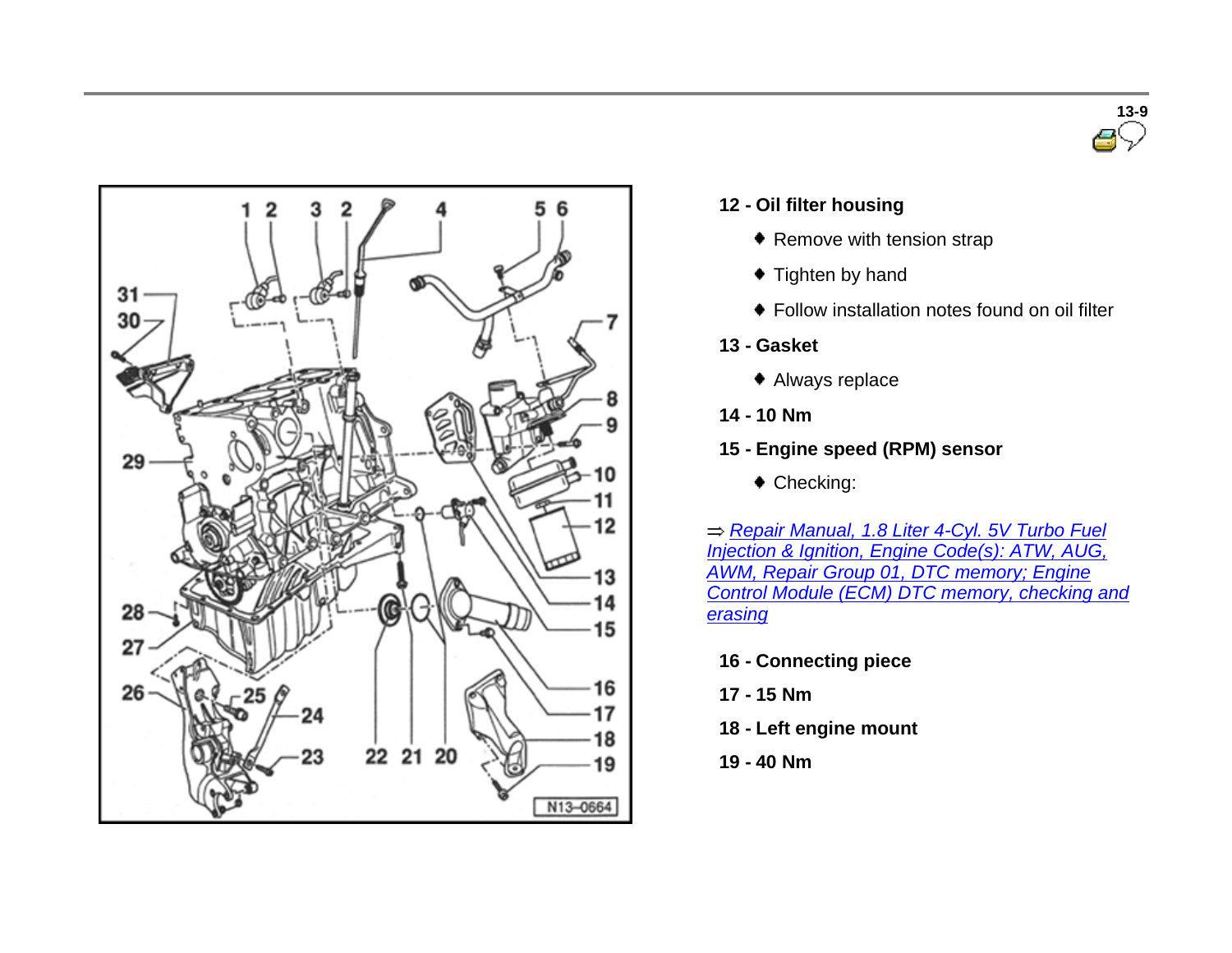



- **20 - O-ring**
	- ◆ Replace if damaged
- **21 - 45 Nm**
- **22 - Coolant thermostat**
	- Checking: Warm thermostat in hot water bath.
	- $\bullet$  Starts opening at approx. 86  $\degree$  C
	- Opens at least 7 mm
- **23 - 20 Nm**
- **24 - Brace**
	- ♦ Between bracket and intake manifold
- **25 - 50 Nm**
	- $\triangle$  Observe tightening sequence  $\Rightarrow$  Page 19- $14$ , Fig.  $= 1$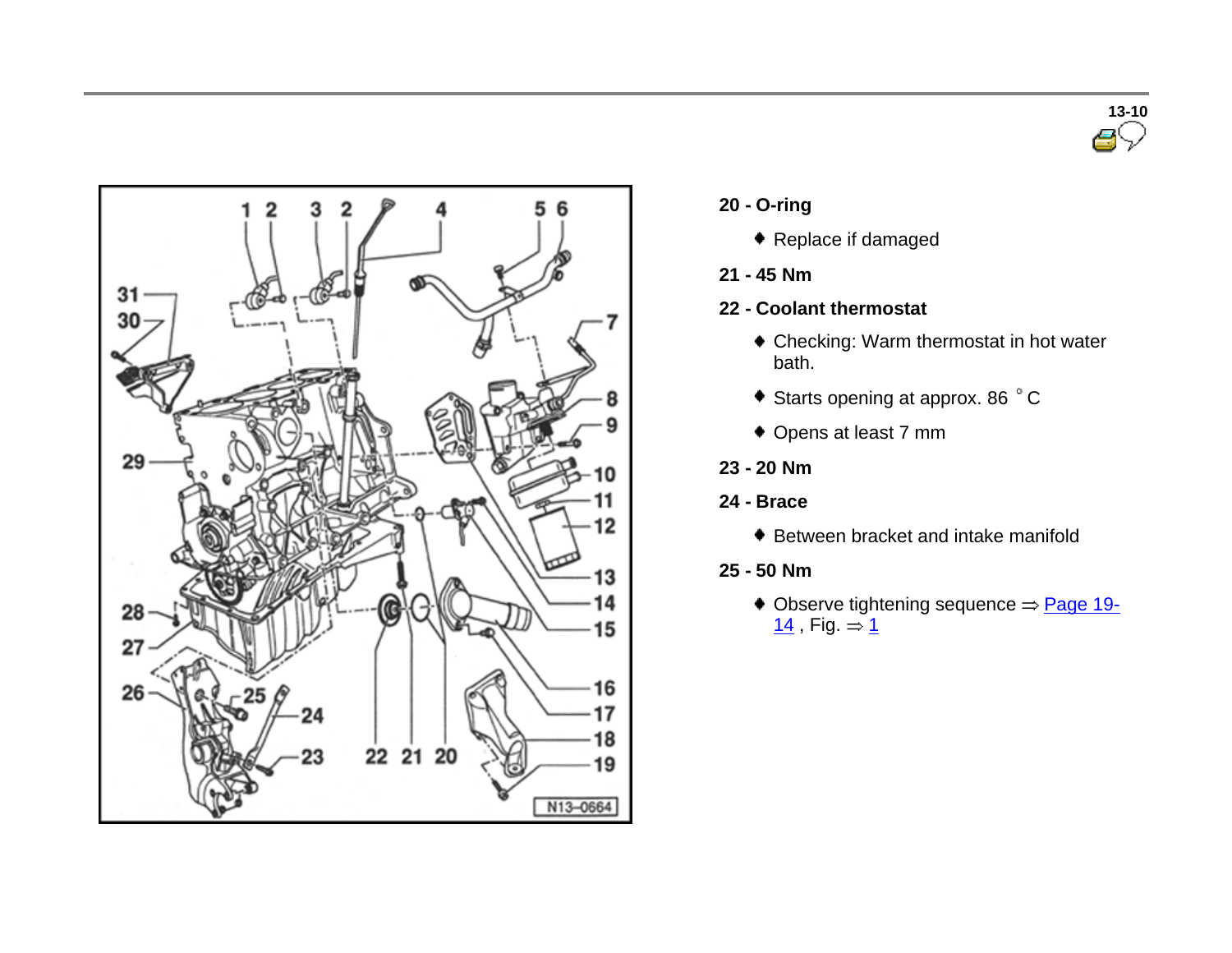



#### **26 - Bracket**

- Removing and installing  $\Rightarrow$  Page 19-12
- Viscous fan bearing, removing and installing  $=$  Page 19-31
- **27 - Oil pan**
	- Removing and installing  $=$  Page 17-10
- **28 - 15 Nm**
- **29 - Cylinder block**
	- ◆ Sealing flange and flywheel/drive plate, removing and installing  $=$  Page 13-15
	- $\bullet$  Crankshaft, removing and installing  $\Rightarrow$ Page 13-30
	- ◆ Pistons and connecting rods, disassembling and assembling  $\Rightarrow$  Page 13-40
- **30 - 40 Nm**
- **31 - Engine bracket, right**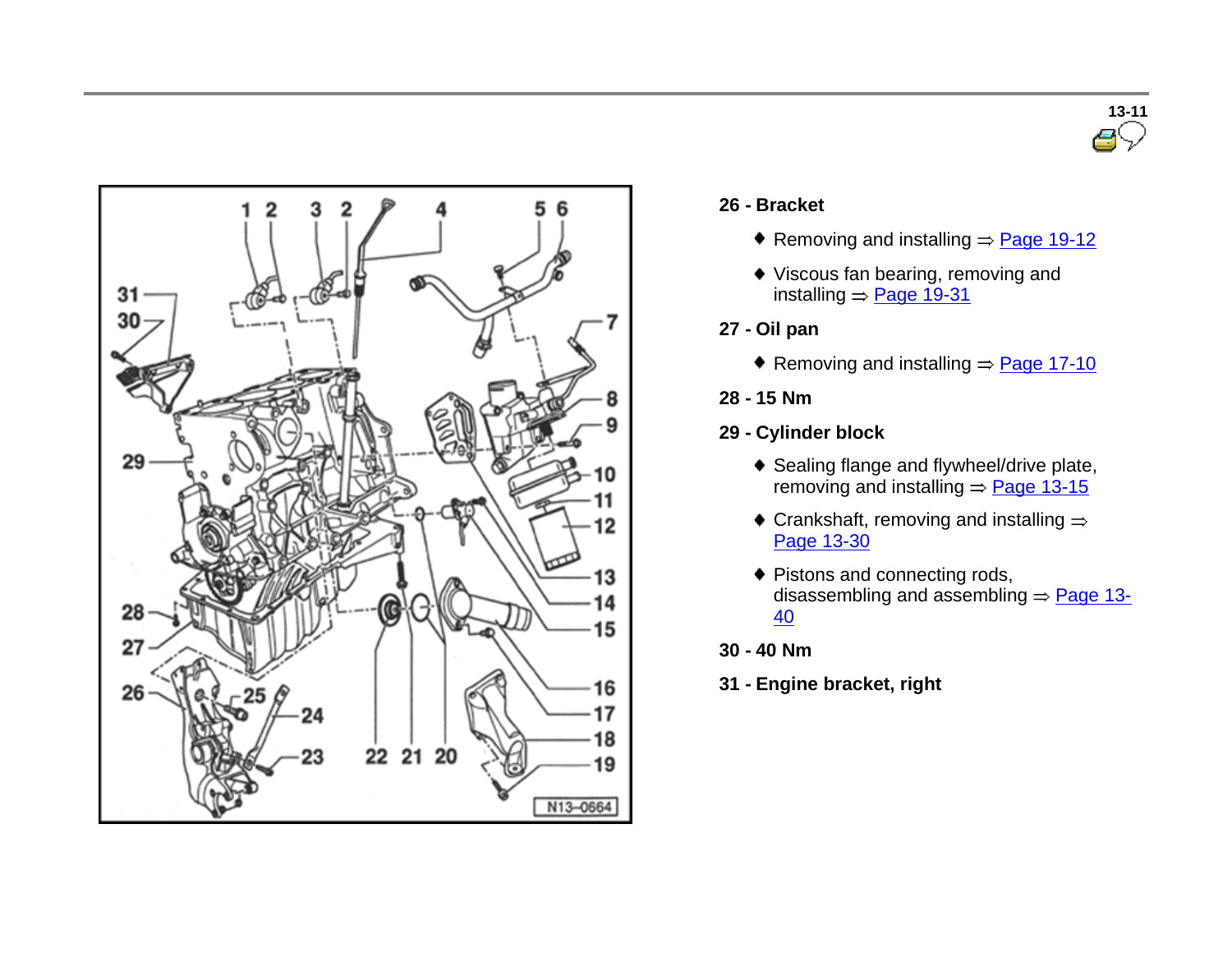

# **Ribbed belt for A/C compressor, removing and installing**

# **Special tools and equipment**

VAG 1331 torque wrench (5 to 50 Nm)

### *Note:*

 $\blacktriangleleft$ 

 $\prec$ 

*Before removing ribbed belt, note direction of rotation with chalk or felt-tip marker. When installing the ribbed belt, make sure it is seated correctly on the pulleys.*

# **Removing**

- Bring the lock carrier into service position:

*Repair Manual, Body Exterior, Repair Group 50, Front chassis; Lock carrier service position*



 - Loosen securing bolts for ribbed belt tensioner for A/C compressor and remove ribbed belt.

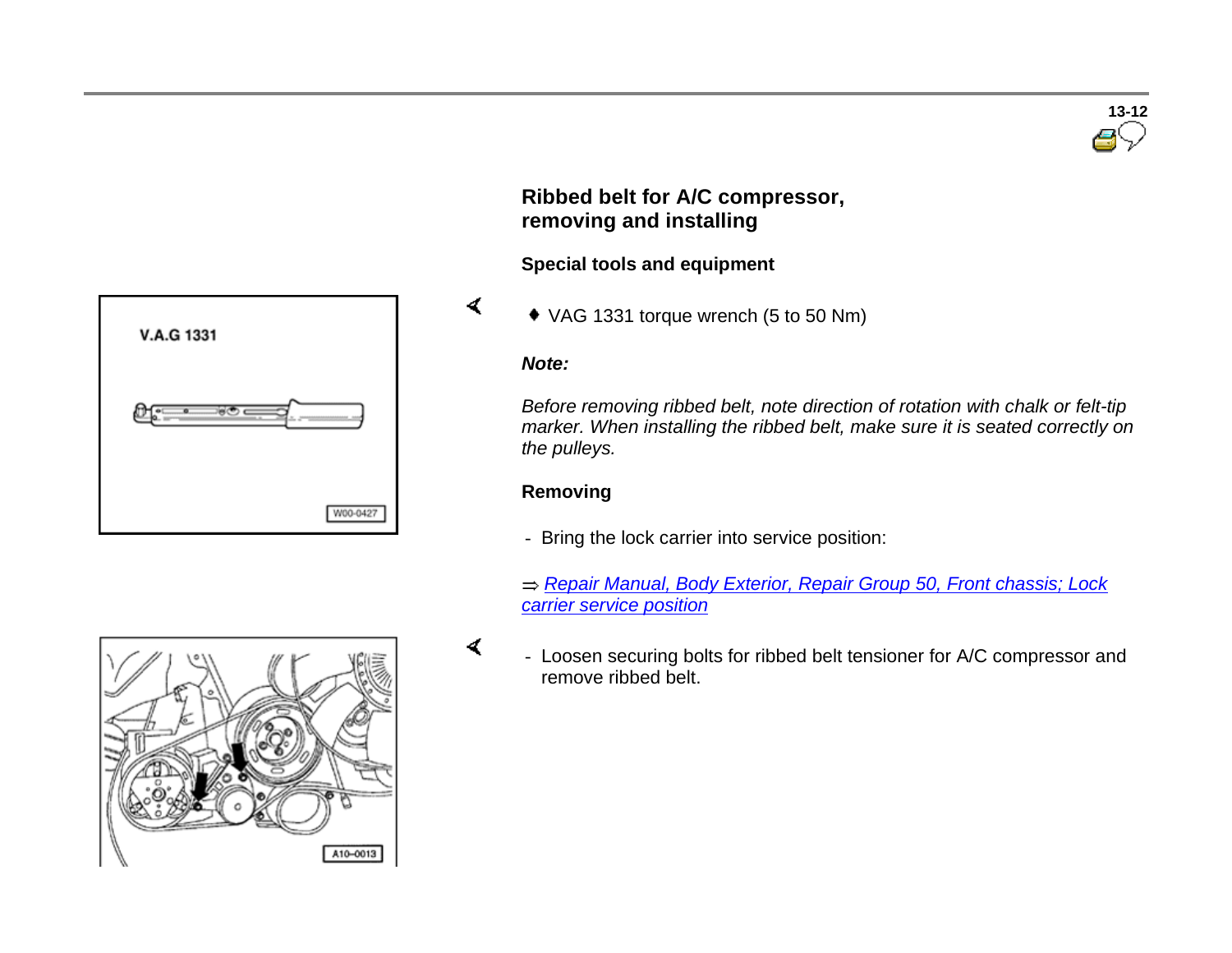# **13-13**

# **Installing**

- Install ribbed belt for A/C compressor.
- Place the torque wrench in 7 o'clock position  $(30<sup>°</sup>$  from vertical) and tighten belt tensioner to 30 Nm. Hold torque wrench securely and tighten bolts -A- to 20 Nm.